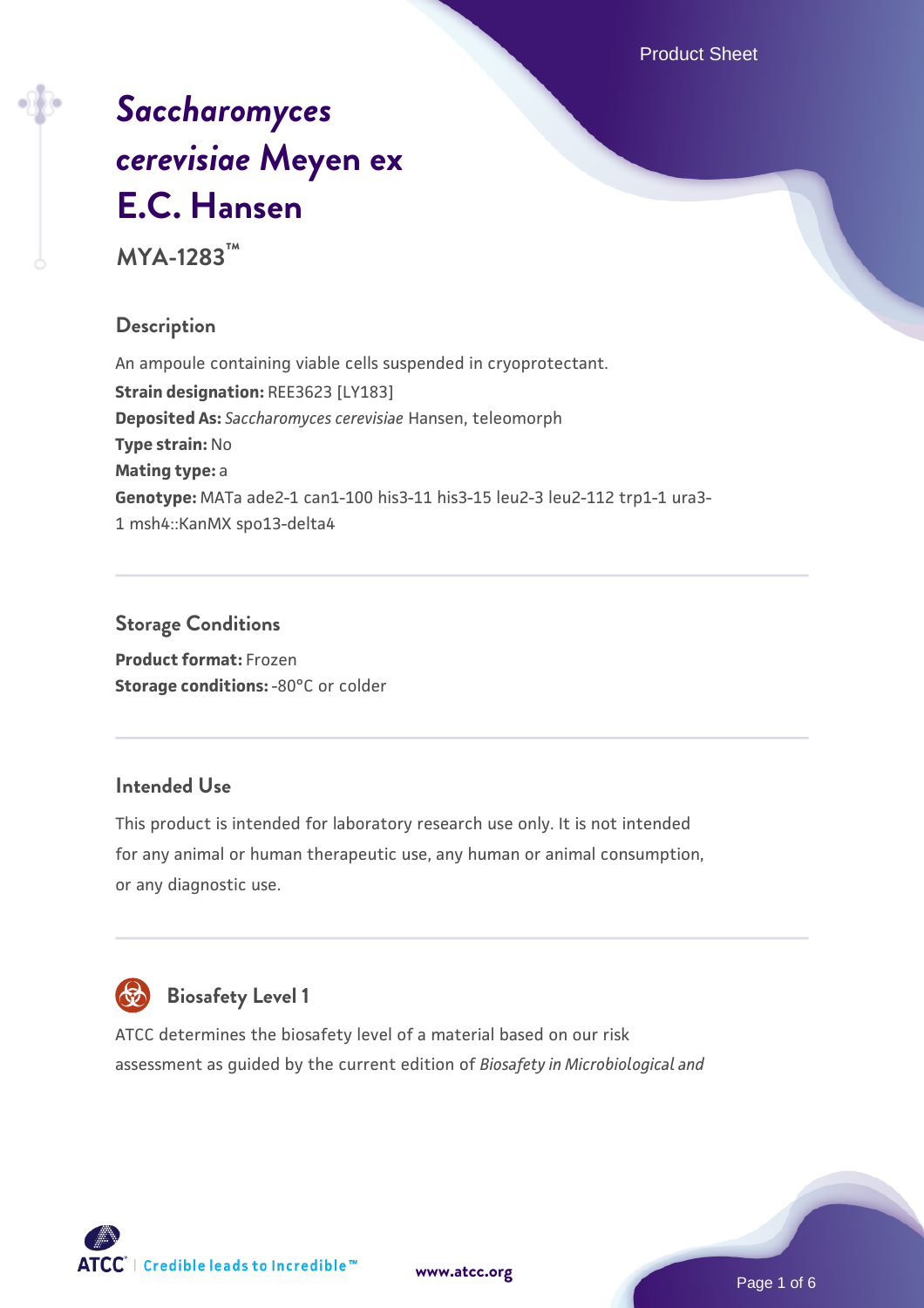## **[Saccharomyces cerevisiae](https://www.atcc.org/products/mya-1283)** [Meyen ex E.C. Hansen](https://www.atcc.org/products/mya-1283) **MYA-1283**

*Biomedical Laboratories (BMBL)*, U.S. Department of Health and Human Services. It is your responsibility to understand the hazards associated with the material per your organization's policies and procedures as well as any other applicable regulations as enforced by your local or national agencies.

ATCC highly recommends that appropriate personal protective equipment is always used when handling vials. For cultures that require storage in liquid nitrogen, it is important to note that some vials may leak when submersed in liquid nitrogen and will slowly fill with liquid nitrogen. Upon thawing, the conversion of the liquid nitrogen back to its gas phase may result in the vial exploding or blowing off its cap with dangerous force creating flying debris. Unless necessary, ATCC recommends that these cultures be stored in the vapor phase of liquid nitrogen rather than submersed in liquid nitrogen.

## **Certificate of Analysis**

For batch-specific test results, refer to the applicable certificate of analysis that can be found at www.atcc.org.

## **Growth Conditions Medium:**  [ATCC Medium 1245: YEPD](https://www.atcc.org/-/media/product-assets/documents/microbial-media-formulations/1/2/4/5/atcc-medium-1245.pdf?rev=705ca55d1b6f490a808a965d5c072196) **Temperature:** 25°C

## **Handling Procedures**

**Frozen ampoules** packed in dry ice should either be thawed immediately or



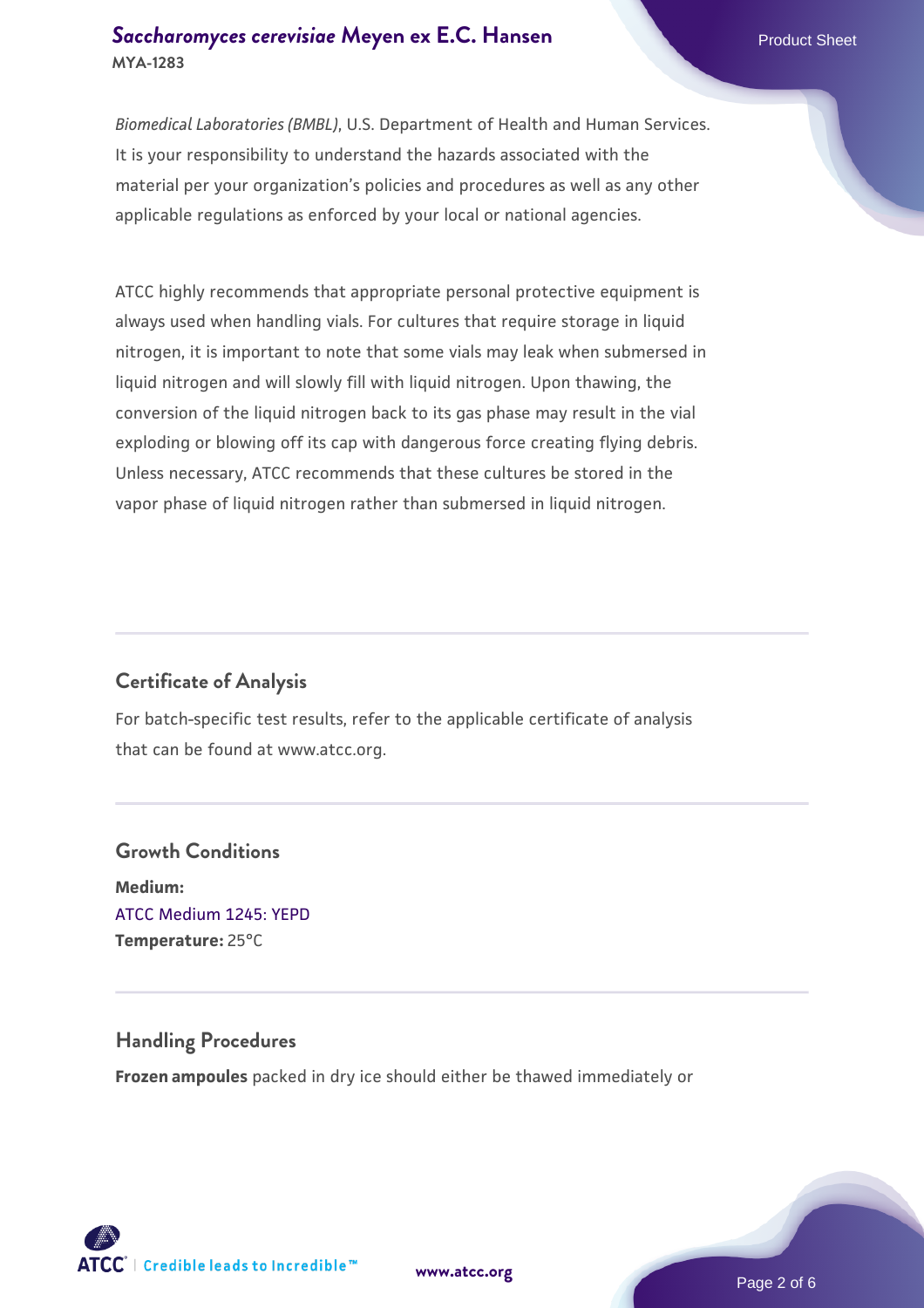## **[Saccharomyces cerevisiae](https://www.atcc.org/products/mya-1283)** [Meyen ex E.C. Hansen](https://www.atcc.org/products/mya-1283) **MYA-1283**

stored in liquid nitrogen. If liquid nitrogen storage facilities are not available, frozen ampoules may be stored at or below -70°C for approximately one week. **Do not under any circumstance store frozen ampoules at refrigerator freezer temperatures (generally -20°C)**. Storage of frozen material at this temperature will result in the death of the culture.

- 1. To thaw a frozen ampoule, place in a **25°C to 30°C** water bath, until just thawed **(approximately 5 minutes)**. Immerse the ampoule just sufficient to cover the frozen material. Do not agitate the ampoule.
- 2. Immediately after thawing, wipe down ampoule with 70% ethanol and aseptically transfer at least 50 µL (or 2-3 agar cubes) of the content onto a plate or broth with medium recommended.
- 3. Incubate the inoculum/strain at the temperature and conditions recommended.
- 4. Inspect for growth of the inoculum/strain regularly for up to 4 weeks. The time necessary for significant growth will vary from strain to strain.

#### **Notes**

Additional information on this culture is available on the ATCC web site at [www.atcc.org.](http://www.atcc.org/)

## **Material Citation**

If use of this material results in a scientific publication, please cite the material in the following manner: *Saccharomyces cerevisiae* Meyen ex E.C. Hansen (ATCC MYA-1283)

## **References**

References and other information relating to this material are available at www.atcc.org.

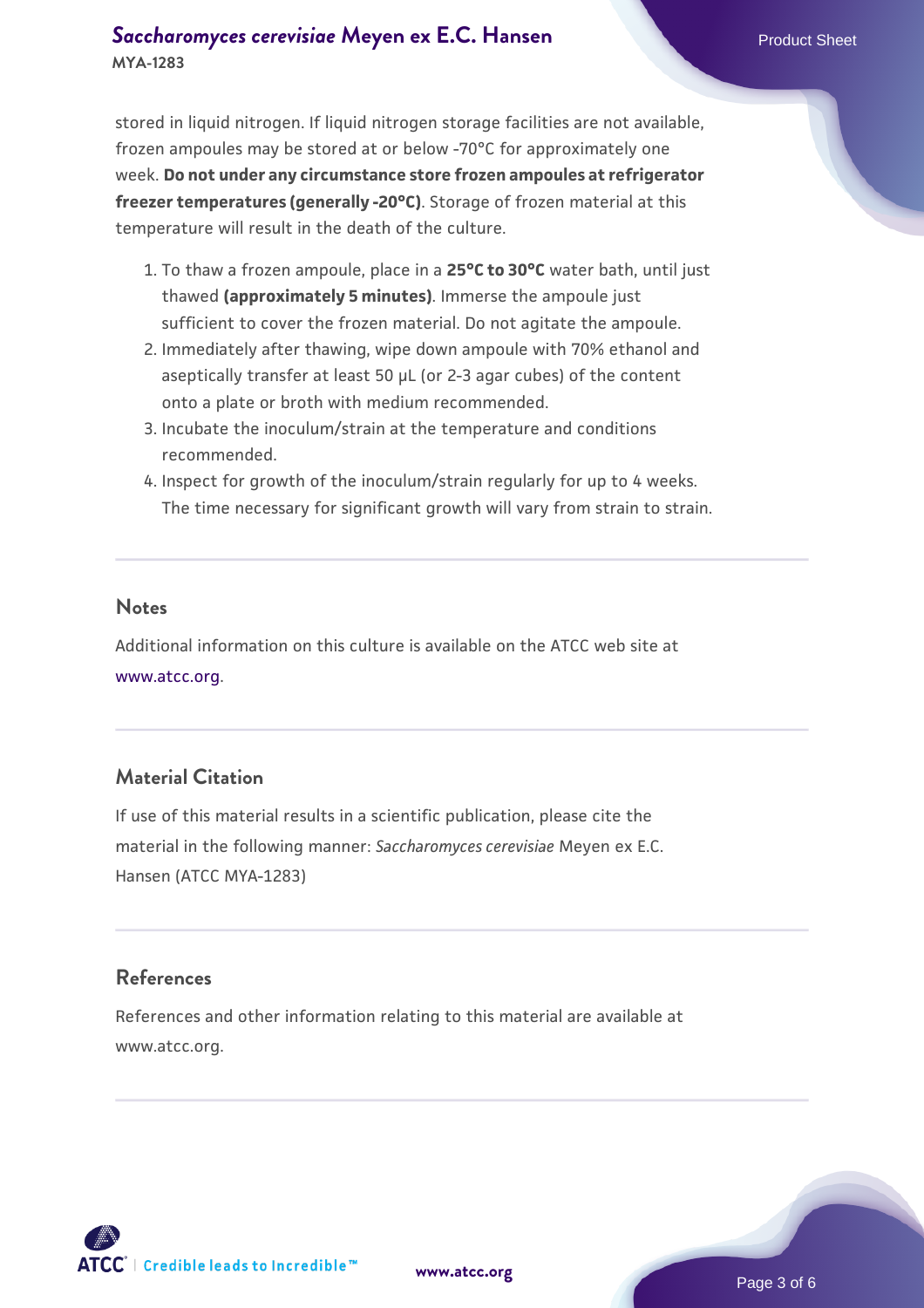## **Warranty**

The product is provided 'AS IS' and the viability of ATCC® products is warranted for 30 days from the date of shipment, provided that the customer has stored and handled the product according to the information included on the product information sheet, website, and Certificate of Analysis. For living cultures, ATCC lists the media formulation and reagents that have been found to be effective for the product. While other unspecified media and reagents may also produce satisfactory results, a change in the ATCC and/or depositor-recommended protocols may affect the recovery, growth, and/or function of the product. If an alternative medium formulation or reagent is used, the ATCC warranty for viability is no longer valid. Except as expressly set forth herein, no other warranties of any kind are provided, express or implied, including, but not limited to, any implied warranties of merchantability, fitness for a particular purpose, manufacture according to cGMP standards, typicality, safety, accuracy, and/or noninfringement.

#### **Disclaimers**

This product is intended for laboratory research use only. It is not intended for any animal or human therapeutic use, any human or animal consumption, or any diagnostic use. Any proposed commercial use is prohibited without a license from ATCC.

While ATCC uses reasonable efforts to include accurate and up-to-date information on this product sheet, ATCC makes no warranties or representations as to its accuracy. Citations from scientific literature and patents are provided for informational purposes only. ATCC does not warrant that such information has been confirmed to be accurate or complete and the customer bears the sole responsibility of confirming the accuracy and completeness of any such information.

This product is sent on the condition that the customer is responsible for and assumes all risk and responsibility in connection with the receipt, handling,



**[www.atcc.org](http://www.atcc.org)**

Page 4 of 6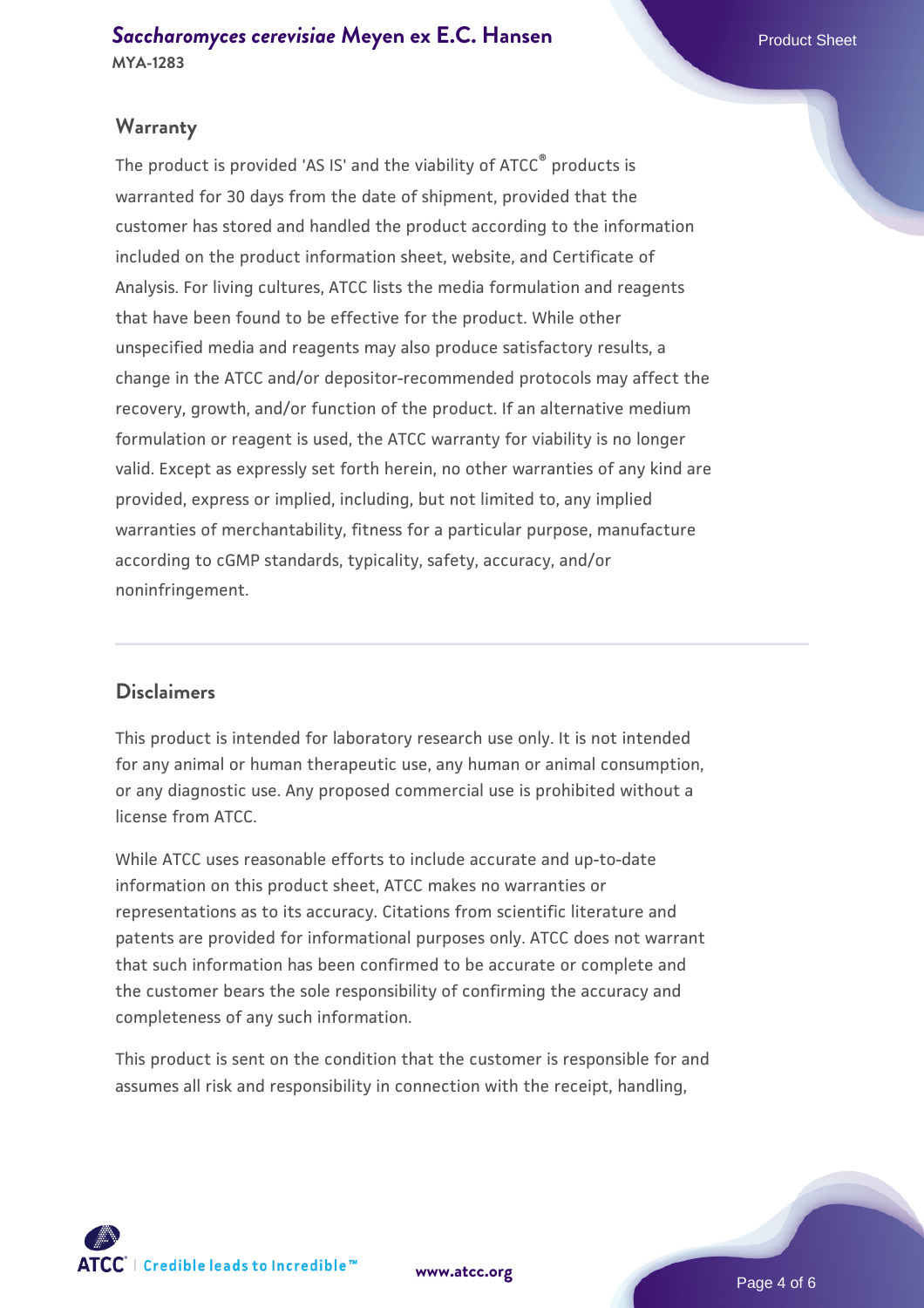storage, disposal, and use of the ATCC product including without limitation taking all appropriate safety and handling precautions to minimize health or environmental risk. As a condition of receiving the material, the customer agrees that any activity undertaken with the ATCC product and any progeny or modifications will be conducted in compliance with all applicable laws, regulations, and guidelines. This product is provided 'AS IS' with no representations or warranties whatsoever except as expressly set forth herein and in no event shall ATCC, its parents, subsidiaries, directors, officers, agents, employees, assigns, successors, and affiliates be liable for indirect, special, incidental, or consequential damages of any kind in connection with or arising out of the customer's use of the product. While reasonable effort is made to ensure authenticity and reliability of materials on deposit, ATCC is not liable for damages arising from the misidentification or misrepresentation of such materials.

Please see the material transfer agreement (MTA) for further details regarding the use of this product. The MTA is available at www.atcc.org.

## **Copyright and Trademark Information**

© ATCC 2021. All rights reserved.

ATCC is a registered trademark of the American Type Culture Collection.

## **Revision**

This information on this document was last updated on 2021-05-20

## **Contact Information**

ATCC 10801 University Boulevard Manassas, VA 20110-2209 USA